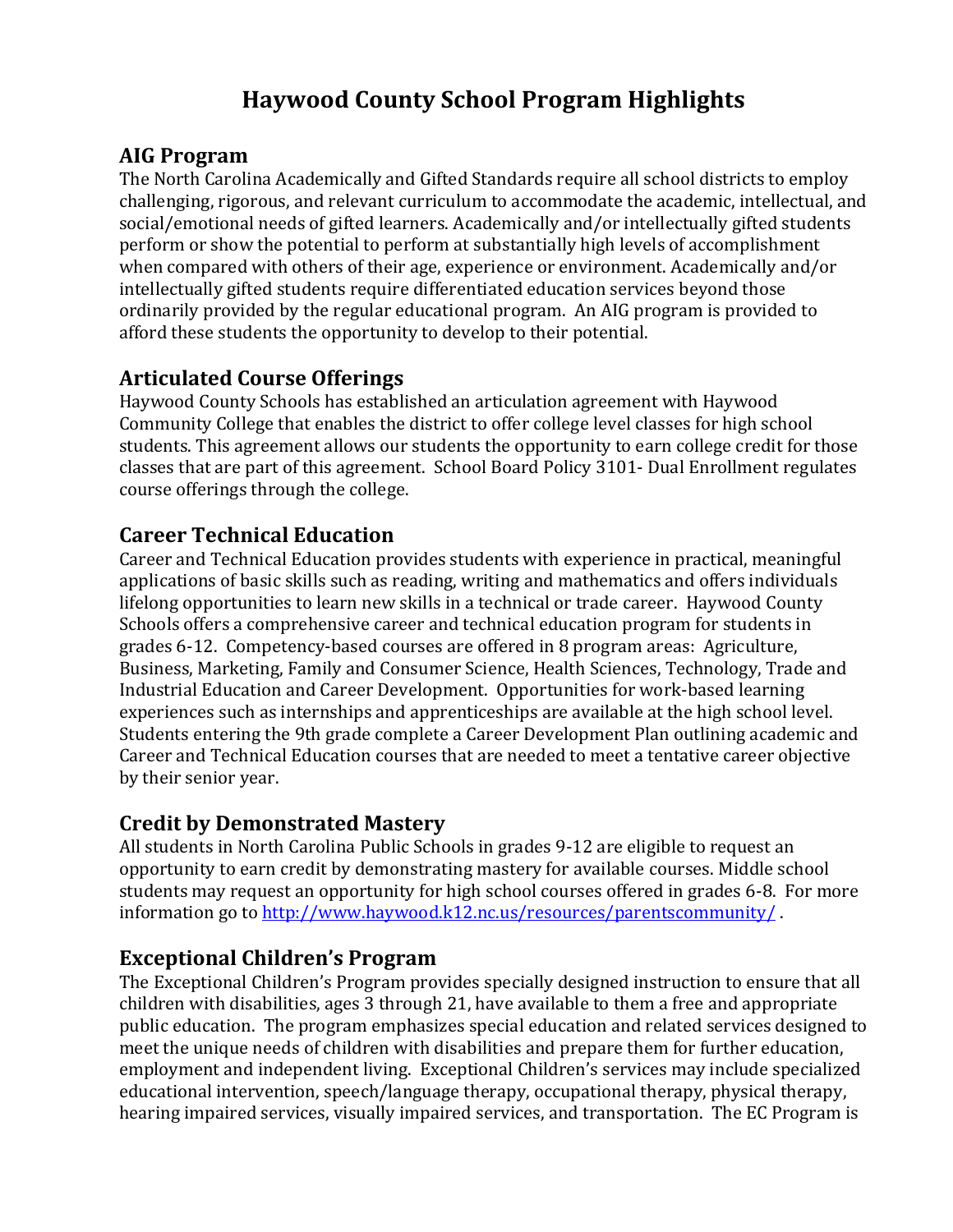looking for any children and youth ages 3-21 with special needs that are not identified or may not be receiving the help they need. You can assist us in finding these unidentified students by calling Brandi Stephenson, Director of Exceptional Children's Program at 828-456-2400 or email bstephenson@haywood.k12.nc.us.

#### **Human Resources**

Our Mission is to provide the best possible experience, training, and support for our Teachers, Administrators, and Support Staff in service of Haywood County Students and Parents. Employment opportunities and applications can be located at TeacherMatch: [https://www.haywood.k12.nc.us/employment/.](https://www.haywood.k12.nc.us/employment/)

Substitute Teacher Training is offered on-line year-round. Instructions for on-line training are posted at: [http://www.haywood.k12.nc.us/hr/substitute-teachers/.](http://www.haywood.k12.nc.us/hr/substitute-teachers/) If you have questions about substitute teacher training please call Margaret Rogers at [828-456-2400.](tel:(828)%20456-2400) We appreciate your interest in Haywood County Schools.

# **Local Student Accountability Policies**

The Haywood County Board of Education has policies pertaining to student accountability. These policies include 3400 Evaluation of Student Progress, 3420 Student Promotion and Accountability, 3460 Graduation Requirements, and 4400 Attendance. These policies may be accessed through the "Resources" link at [www.haywood.k12.nc.us.](file://///haywood.local/shared/CO/Faculty/Julie/J.%20Barker/Mountaineer%20Newspaper%20Annual%20Insert/2017-2018/www.haywood.k12.nc.us) Policy highlights include:

- Minimum attendance requirements
- Minimum attendance for at least one-half of the day to be counted present
- Minimum expectations on Kindergarten through second grade state assessments
- Minimum achievement of Level III on state-mandated assessments
- Minimum grade of "D" in all except one core course in grades three through eight.
- High school end-of-course tests representing 25% of the student's final grade
- Options for students not meeting minimum performance standards.

# **Public Information**

Haywood County Schools is committed to providing students, parents, staff and the community with school district information. Each school has a media contact person who works with the principal to submit regular school news to the media. Public information is shared through newspaper columns, the Haywood County Schools Report podcast and district-level press releases online a[t www.haywood.k12.nc.us.](file://///haywood.local/shared/CO/Faculty/Public%20Information%202017-18/www.haywood.k12.nc.us) You may also access information by following Haywood County Schools on Facebook and Twitter. Parents and staff also have the opportunity to register for email, voice and text alerts.

# **Report Cards**

Report cards are issued each nine weeks in grades one through eight. Report cards are issued each six weeks or nine weeks from all high schools. Schools also send a mid-grading period progress report to students in grades 1-12. Parents may access student grades, mid-grading period progress reports and report cards via the Parent Portal on the HCS website. Parents should contact individual schools if they need assistance signing up for the Parent Portal. All Haywood County students in grades 3-12 are on a 10-point grading scale.